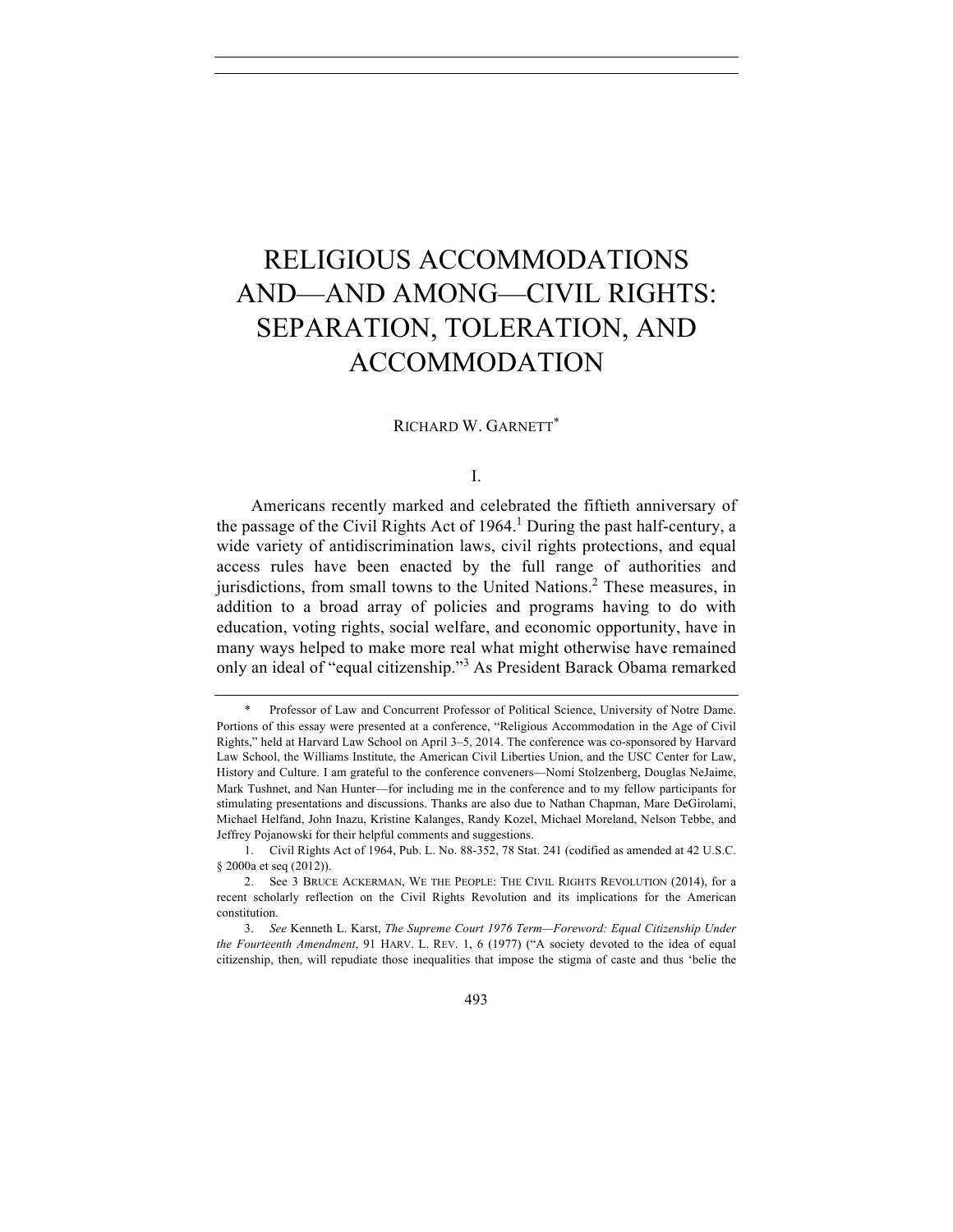on the anniversary of the Act, it "brought us closer to making real the declaration at the heart of our founding—that we are all created equal."<sup>4</sup> We continue to disagree, reasonably even if strongly, about the precise content of this ideal, the best ways to implement it, and its coherence.<sup>5</sup> Even if the "idea of equality" is not entirely "empty," it is certainly more easily and more often admired than understood.<sup>7</sup> This is not surprising and does not detract from its being a shared ideal. In any event, and in the President's words, the "journey continues."<sup>8</sup>

It is a premise of the articles and essays in this volume and of the conference at which they were initially presented that we are, and have been for some time, living in an "age of civil rights." The developments mentioned in the previous paragraph provide a strong foundation for this premise. As we remember and reflect upon it, we might also recall that, not that long ago, we marked and celebrated another anniversary, the sixtieth anniversary of the Universal Declaration of Human Rights.<sup>9</sup> The Declaration—which, like the Civil Rights Act, both reflected and advanced a "revolution" in our laws and views—identified the right to freedom of religion as a fundamental right, grounded in the "inherent dignity" that every person, because he or she is a person, and in "equal" measure, bears.<sup>10</sup> This right to religious freedom includes the "freedom, either alone or in community with others and in public or private, to manifest . . . religion or belief in teaching, practice, worship and observance."<sup>11</sup> That is, at the heart of what Michael Perry calls the

5. *See generally* STEVEN D. SMITH, GETTING OVER EQUALITY: A CRITICAL DIAGNOSIS OF RELIGIOUS FREEDOM IN AMERICA (2001).

6. *Cf.* Peter Westen, *The Empty Idea of Equality*, 95 HARV. L. REV. 537 (1982).

7. *See generally* JOHN E. COONS & PATRICK M. BRENNAN, BY NATURE EQUAL: THE ANATOMY OF A WESTERN INSIGHT (1999).

8. Obama Press Release, *supra* note 4.

10. Universal Declaration of Human Rights, G.A. Res. 217 (III) A, U.N. Doc. A/RES/217(III), pmbl., art. 18 (Dec. 10, 1948).

11. *Id.* art. 18.

principle that people are of equal ultimate worth.'" (quoting ROBERT E. RODES, JR., THE LEGAL ENTERPRISE 163 (1976))).

<sup>4.</sup> Press Release, President Barack Obama, Statement by the President on the 50th Anniversary of the Civil Rights Act of 1964 (July 2, 2014) [hereinafter Obama Press Release], *available at* http://www.whitehouse.gov/the-press-office/2014/07/02/statement-president-50th-anniversary-civilrights-act-1964.

<sup>9.</sup> December 10, 2008 marked the sixtieth anniversary of the Declaration. *60th Anniversary Universal Declaration of Human Rights*, UNITED NATIONS, http://www.un.org/en/events/humanrightsday/udhr60/ (last visited Mar. 21, 2015). See MARY ANN GLENDON, A WORLD MADE NEW: ELEANOR ROOSEVELT AND THE UNIVERSAL DECLARATION OF HUMAN RIGHTS (2001), for a narrative about the group of men and women who had primary responsibility for writing and winning the adoption of the Declaration.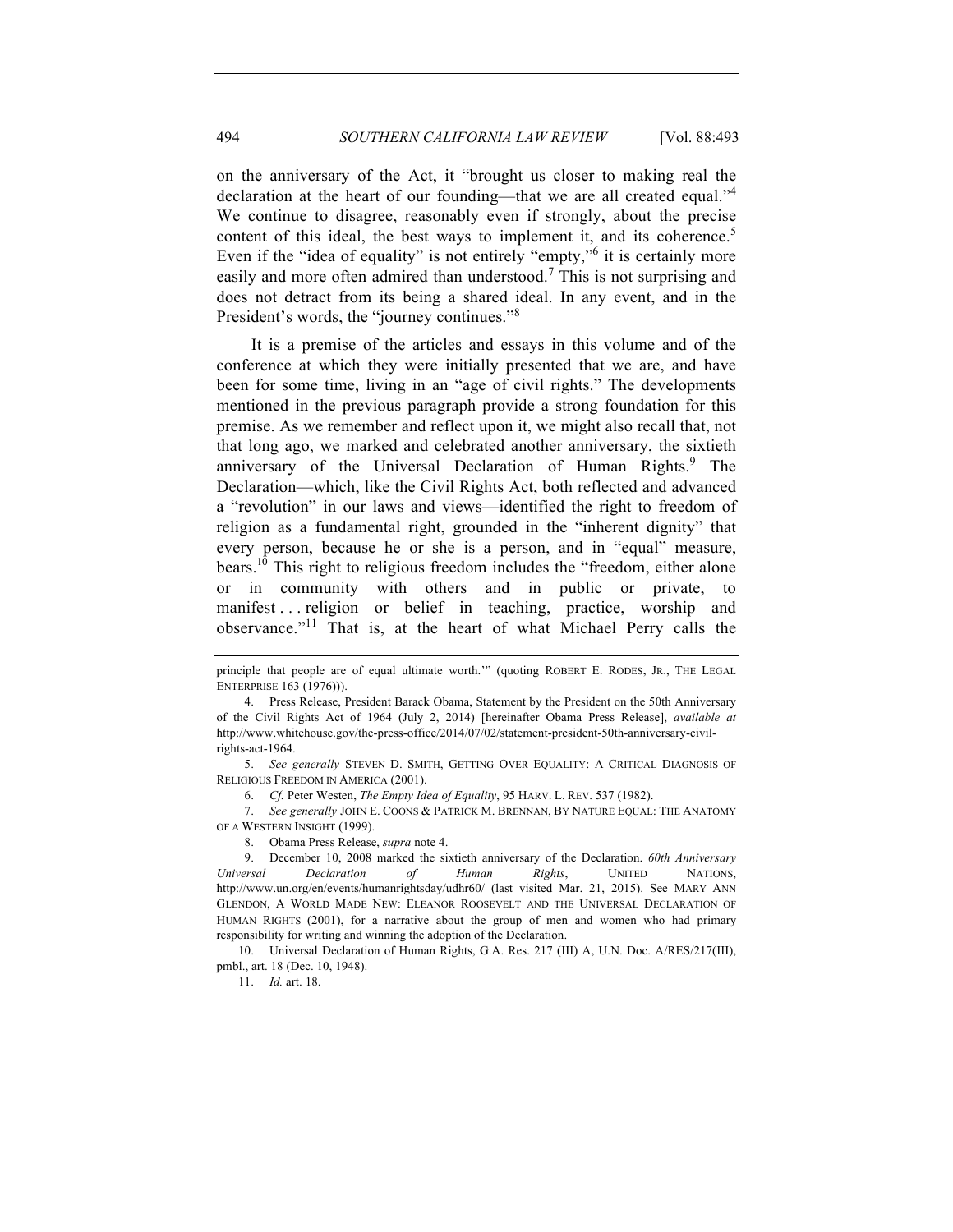"morality of human rights" is the claim—the commitment, really—that every human person is "inviolable." One manifestation or implication of this "inviolability" is the right to religious freedom.<sup>12</sup>

Now, it is not entirely clear—it is and will be reasonably contested what this right includes and entails, what it permits, and what it rules out. I take it that it involves more than a particular person's right to believe (or not) in God, to pray (or not) in private, and to worship and engage in ritual or liturgical practices (or not) in distinctively religious gatherings. The Declaration on Human Rights is, again, clear on this point and, certainly, there is a long tradition in the United States of regarding religious freedom or liberty as attaching not only to matters of private profession or interior confession but also to "the duty which we owe to our Creator, and the manner of discharging it."<sup>13</sup> "Religion," said Justice William Douglas in his *Wisconsin v. Yoder* opinion, "is an individual experience."<sup>14</sup> The opinion was a partial dissent and this statement is partially correct. However, it does not tell the entire story. Many "religious experiences" are those of monks, mystics, and prophets—and of salesmen, coaches, teachers, and cops. But, many are also of peoples, tribes, communities, and congregations. As Justice Douglas's colleague, Justice William Brennan, insisted in *Corporation of the Presiding Bishop of the Church of Jesus Christ of Latter-Day Saints v. Amos*, "[f]or many individuals, religious activity derives meaning in large measure from participation in a larger religious community. Such a community represents an ongoing tradition of shared beliefs, an organic entity not reducible to a mere aggregation of individuals."<sup>15</sup>

"Religion" is famously difficult (some would say impossible) to define. The distinctions among religion, on the one hand, and culture,

<sup>12.</sup> MICHAEL J. PERRY, THE POLITICAL MORALITY OF LIBERAL DEMOCRACY 15–18 (2010). As Perry notes, the Universal Declaration is, along with the International Covenant on Civil and Political Rights and the International Covenant on Economic, Social, and Cultural Rights, part of the "International Bill of Rights." *Id.* at 15. The former Covenant "largely repeats the capacious guarantee of religious rights and liberties first announced in the [Universal Declaration]." JOHN WITTE, JR. & JOEL A. NICHOLS, RELIGION AND THE AMERICAN CONSTITUTIONAL EXPERIMENT 271 (3d ed. 2011).

<sup>13.</sup> VA. DECLARATION OF RIGHTS para. 16 (1776). *See also* MICHAEL W. MCCONNELL ET AL., RELIGION AND THE CONSTITUTION 125 (3d ed. 2011) ("Each of the state constitutions first defined the scope of the free exercise right in terms of the conscience of the individual believer and the actions that flow from that conscience. None of the provisions confined the protection to beliefs and opinions . . . nor to expression of beliefs and opinions . . . ."); WITTE, JR., *supra* note 12, at 45 (noting that for most eighteenth century writers, religious practices were inseparable from religious beliefs).

<sup>14.</sup> Wisconsin v. Yoder, 406 U.S. 205, 243 (1972) (Douglas, J., dissenting in part).

<sup>15.</sup> Corp. of the Presiding Bishop of the Church of Jesus Christ of Latter-Day Saints v. Amos, 483 U.S. 327, 342 (1987) (Brennan, J., concurring).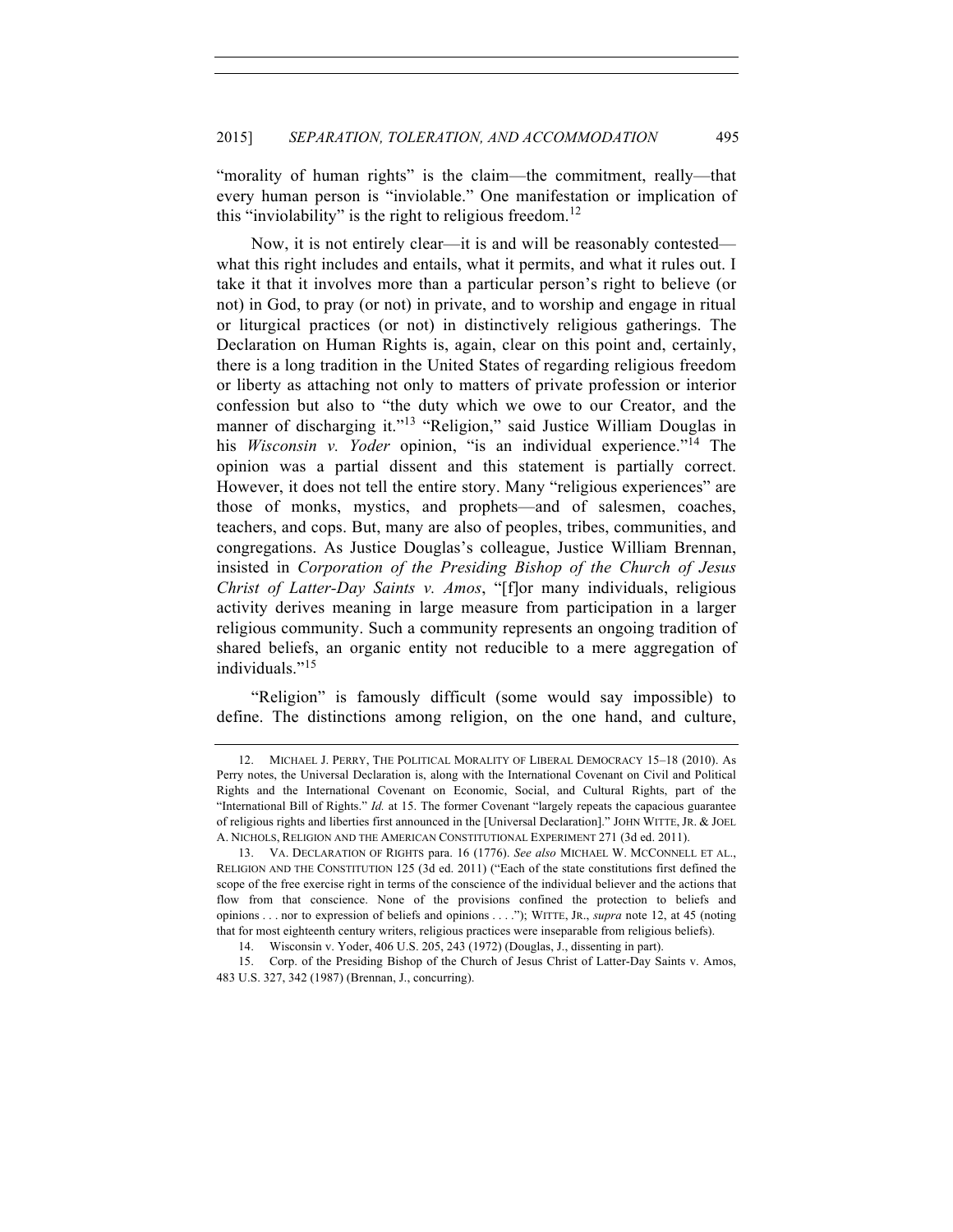tradition, identity, and politics, on the other, are much more contested than clear.16 We can safely say, though, that the idea that religion is or involves only, or even primarily, an interior, individual experience is relatively new on the scene. In any event, and again, religion in our experience and understanding involves more than—even if it certainly does involve—the commitments, values, beliefs, professions, and practices of particular persons. It also involves—and it is exercised both by and through communities, families, associations, societies, authorities, assemblies, and institutions<sup>17</sup>

What the freedom of religion includes—specifically, whether it includes a right to reasonable accommodation in cases when the application of general laws would impose a substantial and avoidable burden—is one of the questions the various pieces in this volume address.<sup>18</sup> Others include, for example, whether "religious" practices, objections, and motivations do or should have a stronger claim for accommodation than other "conscientious" or "deeply held" ones;<sup>19</sup> whether the Free Exercise Clause authorizes judges to accommodate religion by requiring exemptions from generally applicable laws or instead invites politically accountable actors to do so;<sup>20</sup> and whether and to what extent the Establishment Clause or principles of political morality constrain attempts by judicial or political

<sup>16.</sup> *See, e.g.*, ROBERT N. BELLAH, RELIGION IN HUMAN EVOLUTION: FROM THE PALEOLITHIC TO THE AXIAL AGE xiv (2011); WILLIAM T. CAVANAUGH, THE MYTH OF RELIGIOUS VIOLENCE: SECULAR IDEOLOGY AND THE ROOTS OF MODERN CONFLICT 33 (2009); BRENT NONGBRI, BEFORE RELIGION: A HISTORY OF A MODERN CONCEPT 15–22 (2013); WINNIFRED FALLERS SULLIVAN, THE IMPOSSIBILITY OF RELIGIOUS FREEDOM 89–137 (2005); Andrew Koppelman, *Corruption of Religion and the Establishment Clause*, 50 WM. & MARY L. REV. 1831, 1920–21 (2009); Eduardo Peñalver, Note, *The Concept of Religion*, 107 YALE L.J. 791, 793–94 (1997); Note, *Toward a Constitutional Definition of Religion*, 91 HARV. L. REV. 1056, 1060–63 (1978).

<sup>17.</sup> I have tried to develop this point elsewhere. *See generally* Richard W. Garnett, *Church, State, and the Practice of Love*, 52 VILL. L. REV. 281 (2007); Richard W. Garnett, *Religion and Group Rights: Are Churches (Just) Like the Boy Scouts?*, 22 ST. JOHN'S J. LEGAL COMMENT. 515 (2007); Richard W. Garnett, "*The Freedom of the Church": (Towards) an Exposition, Translation, and Defense*, 21 J. CONTEMP. LEGAL ISSUES 33 (2013) [hereinafter Garnett, *Freedom of the Church*].

<sup>18.</sup> As Witte observes, the 1966 International Covenant on Civil and Political Rights—again, part of the "International Bill of Rights"—provides that the "[f]reedom to manifest one's religion or beliefs may be subject only to such limitations as are prescribed by law and are necessary to protect public safety, order, health, or morals or the fundamental rights and freedoms of others." WITTE, JR., *supra* note 12, at 271.

<sup>19.</sup> *Compare, e.g.*, Michael W. McConnell, *Accommodation of Religion*, 1985 SUP. CT. REV. 1, *with, e.g.*, William P. Marshall, *In Defense of* Smith *and Free Exercise Revisionism*, 58 U. CHI. L. REV. 308 (1991).

<sup>20.</sup> *Compare, e.g.*, Douglas Laycock, *The Remnants of Free Exercise*, 1990 SUP. CT. REV. 1 *with, e.g.*, William K. Kelley, *The Primacy of Political Actors in Accommodation of Religion*, 22 U. HAW. L. REV. 403 (2000).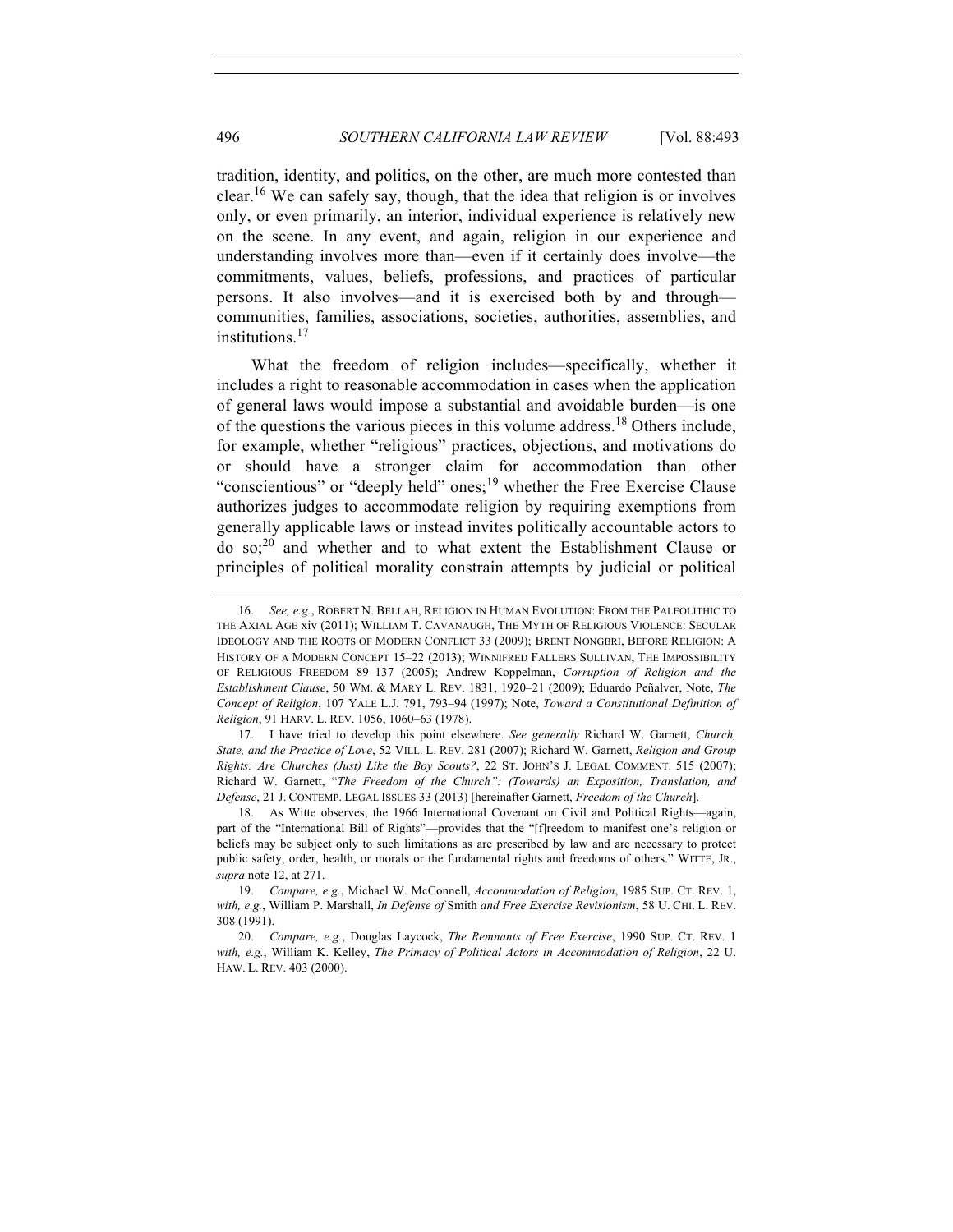actors to remove substantial burdens from religious exercise.<sup>21</sup> Especially in the wake of *Burwell v. Hobby Lobby Stores*<sup>22</sup> and *Elane Photography v. Willock*, <sup>23</sup> scholars, judges, and practitioners alike will continue to wrestle with the specific technical and doctrinal challenges involved in the operation of a religious-accommodation regime like the one set out in the Religious Freedom Restoration Act ("RFRA")<sup>24</sup> and similar statutes. What is, for that regime's purposes anyway, "religion" or "religious exercise" or the "exercise of religion"? Are these laws' protections fully available to for-profit business corporations and in the economic and commercial spheres? What constitutes a "substantial burden" on religious exercise and to what extent should judges and other government officials defer to a religious believer's claim that such a burden exists? What criteria should be employed by courts when determining whether a government interest is "compelling"? Is the political or financial feasibility of an alternative means of furthering that compelling government interest relevant to the question whether the means at issue is the "least restrictive" one? And so on.<sup>25</sup> The point here is simply that, as we consider and answer these questions, we should keep in view the fact that the right to religious freedom is one of those civil rights—it is, again, a fundamental human right, grounded on the "inherent dignity and . . . equal and inalienable rights of all members of the human family $^{226}$ —the increased appreciation of which is plausibly said to characterize our "age."<sup>27</sup>

26. Universal Declaration of Human Rights, *supra* note 10, pmbl. *See also* POPE PAUL VI, DECLARATION ON RELIGIOUS FREEDOM (DIGNITATIS HUMANAE) ON THE RIGHT OF THE PERSON AND OF COMMUNITIES TO SOCIAL AND CIVIL FREEDOM IN MATTERS RELIGIOUS para. 2 (Dec. 7, 1965), *available at* http://www.vatican.va/archive/hist\_councils/ii\_vatican\_council/documents/vatii\_decl\_19651207\_dignitatis-humanae\_en.html ("[T]he right to religious freedom has its foundation in the very dignity of the human person  $\dots$ .").

27. Abner Greene emphasized this point in his presentation at the Harvard Law School conference, "Religious Accommodation in the Age of Civil Rights." *See* Abner S. Greene, *Religious Freedom and (Other) Civil Liberties: Is There a Middle Ground?*, HARV. L. & POL'Y REV. (forthcoming 2015).

<sup>21.</sup> *Compare, e.g.*, Carl. H. Esbeck, *Religion and the First Amendment: Some Causes of the Recent Confusion*, 42 WM. & MARY L. REV. 883 (2001), *with, e.g.*, Ira C. Lupu, *The Trouble With Accommodation*, 60 GEO. WASH. L. REV. 743 (1992).

<sup>22.</sup> Burwell v. Hobby Lobby Stores, Inc., 134 S. Ct. 2751 (2014).

<sup>23.</sup> Elane Photography, LLC v. Willock, 284 P.3d 428 (N.M. Ct. App. 2012).

<sup>24.</sup> Religious Freedom Restoration Act of 1993, Pub. L. No. 103–141, 107 Stat. 1488 (codified as amended at 42 U.S.C. §§ 2000bb–2000bb-4 (2012)).

<sup>25.</sup> *See, e.g.*, Thomas C. Berg, *What Hath Congress Wrought? An Interpretive Guide to the Religious Freedom Restoration Act*, 39 VILL. L. REV. 1 (1994); Christopher C. Lund, *Religious Liberty After* Gonzales*: A Look at State RFRAs*, 55 S.D. L. REV. 466 (2010).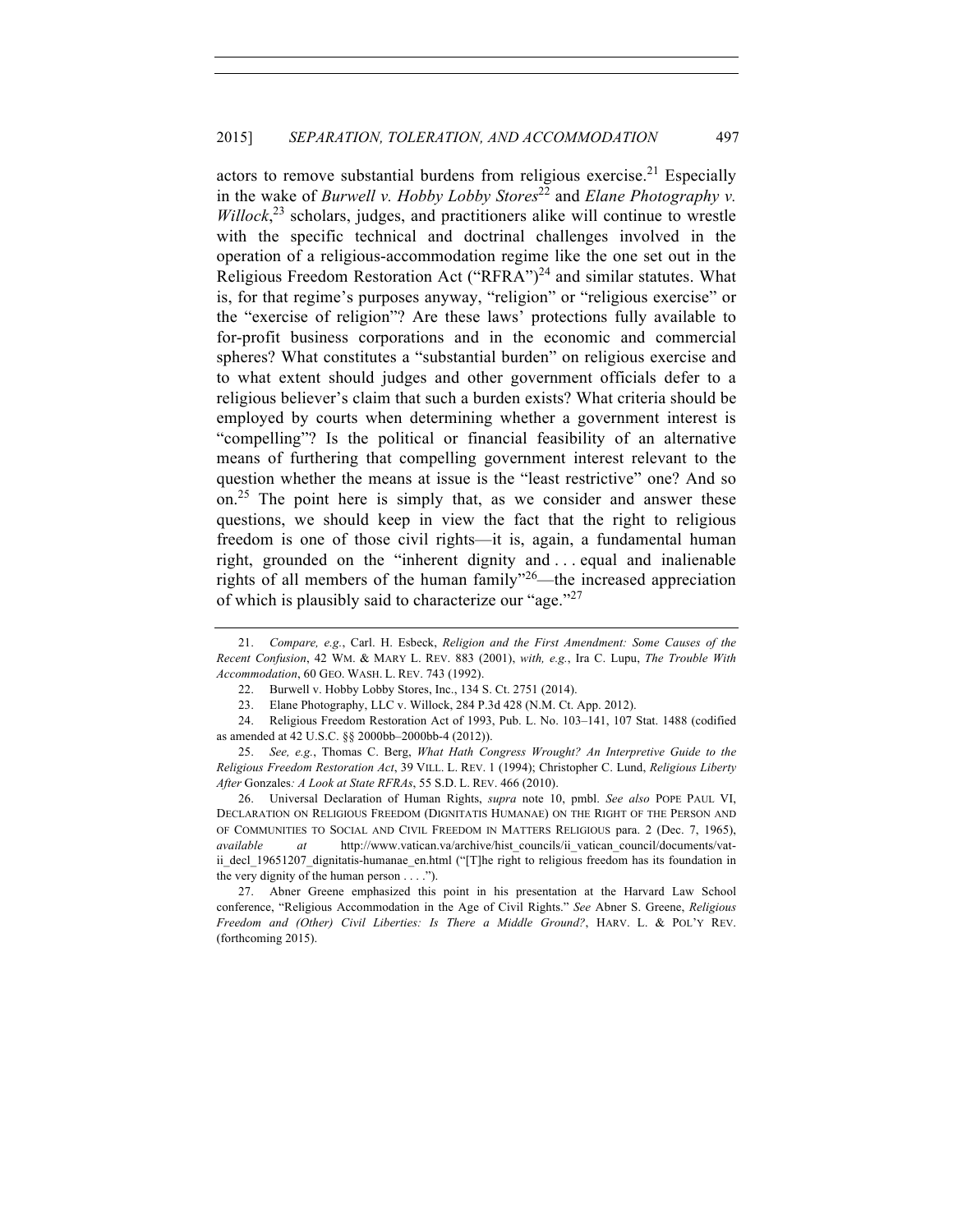## 498 *SOUTHERN CALIFORNIA LAW REVIEW* [Vol. 88:493

II.

A conference or symposium topic like "Religious Accommodation in the Age of Civil Rights" invites and prompts at least two lines of inquiry. Proceeding along the first, and in keeping with the claims proposed in the preceding section, we might ask and argue about whether our religious accommodation practices are all that they should be in our "age of civil rights." Are accommodations and exemptions being extended prudently but generously, in as many cases and to as many persons and entities as possible, in a sincere effort to welcome religious minorities, objectors, and dissenters as fully as we can into what Justice Harlan called "the dignity and glory of American citizenship"?<sup>28</sup> What barriers exist to the promotion and achievement of civil rights goals through religious accommodations and how might these barriers be overcome?<sup>29</sup> Are civil rights laws being designed and enforced in ways that guard against unintended or unjustified disregard for or sacrifices of the civil (and human) right to religious liberty in the pursuit or protection of others?

It is a fact that "[i]n a society that is pervasively regulated, as ours now is<sup>330</sup>—and in a society that is religiously pluralistic and divided on serious moral questions, as ours now  $is^{31}$ —"there are many more occasions for conflict between the government and religious actors."<sup>32</sup> In this volume's articles and essays, as at the conference when they were presented, we encounter and engage such conflicts, clashes, and tensions. They are real and, like the civil rights enterprise itself, are difficult and pressing. Still, proceeding down this first avenue, the demands of "the age of civil rights" are seen as including a commitment to the inclusion and protection of the religious believers and groups involved in these conflicts and a determination to respect their place in the *civitas* rather than to insist on boundaries, loyalties, and conditions that exclude or "shut [them] out."<sup>33</sup>

There is, though, at least one other way to approach the topic. A second avenue of inquiry presumes that the dynamic at issue is—as a *USA Today* headline recently put it<sup>34</sup>—"[r]eligious liberty vs. civil rights" rather

<sup>28.</sup> Plessy v. Ferguson, 163 U.S. 537, 555 (1896) (Harlan, J., dissenting).

<sup>29.</sup> *Cf.* Richard W. Garnett, *The Political (and Other) Safeguards of Religious Freedom*, 32 CARDOZO L. REV. 1815 (2011).

<sup>30.</sup> MCCONNELL, ET AL., *supra* note 13, at 121.

<sup>31.</sup> *Cf.* ROBERT D. PUTNAM & DAVID E. CAMPBELL, AMERICAN GRACE: HOW RELIGION DIVIDES AND UNITES US (2010).

<sup>32.</sup> MCCONNELL, ET AL., *supra* note 13, at 121.

<sup>33.</sup> *Cf.* Nomi Maya Stolzenberg, *"He Drew a Circle That Shut Me Out": Assimilation, Indoctrination, and the Paradox of a Liberal Education*, 106 HARV. L. REV. 581 (1993).

<sup>34.</sup> Richard Wolf, *Religious Liberty vs. Civil Rights: A Balancing Act*, USA TODAY (Feb. 28,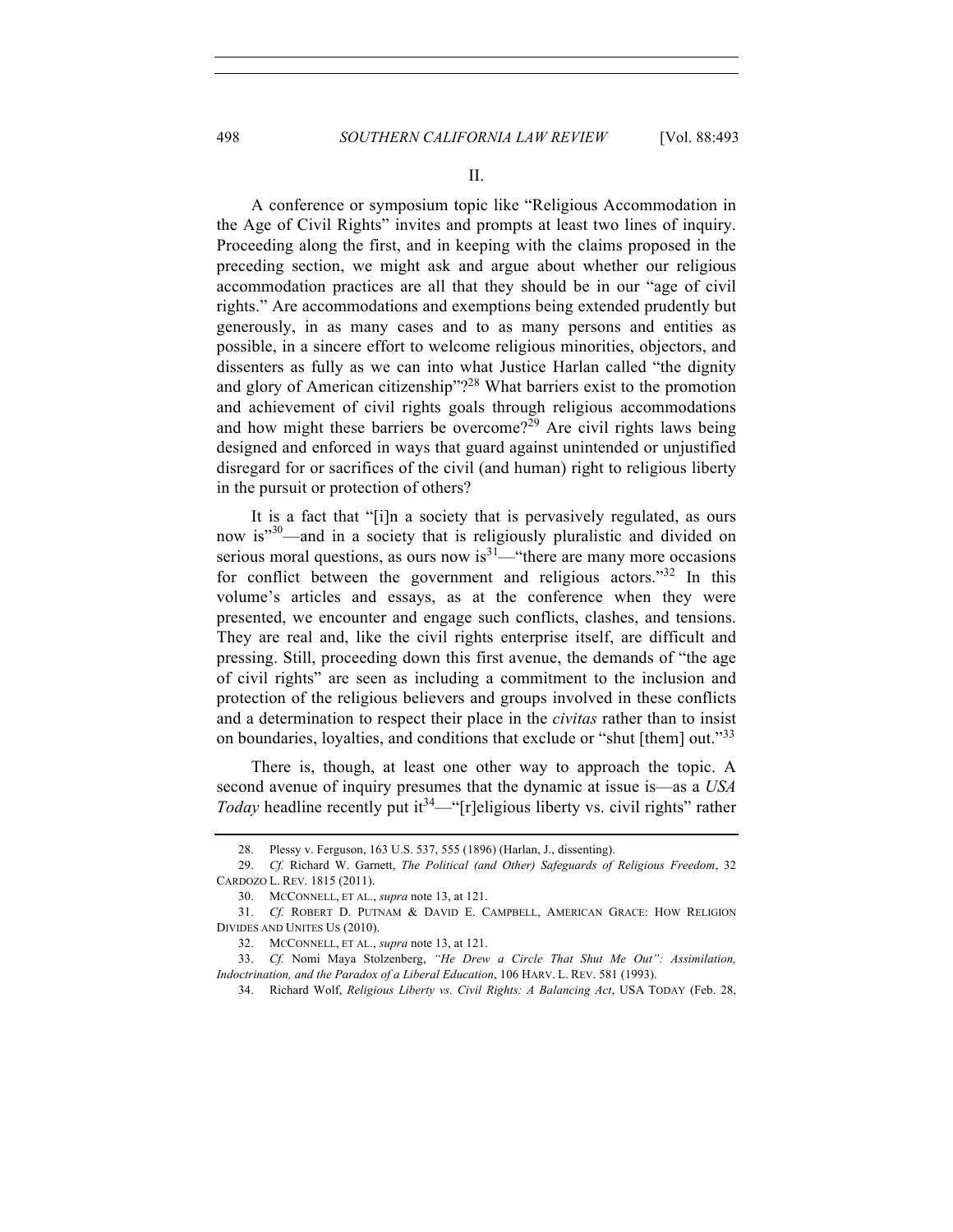than "religious freedom and, and among, civil rights."<sup>35</sup> This dynamic played out in the failed effort to enact the Religious Liberty Protection Act ("RLPA") in the late 1990s, after the Supreme Court ruled that the RFRA, as applied to states and local governments, exceeded the power of Congress.<sup>36</sup> As Douglas Laycock and others have recounted, the broad coalition that produced unanimous and near-unanimous votes in Congress for RFRA broke down for RLPA after civil rights advocacy groups insisted on a "global exception for any civil rights claim": "[T]he bill died in partyline acrimony."<sup>37</sup> The same dynamic is also at work in the current and roiling arguments about whether and to what extent religious employers should be accommodated in the Affordable Care Act's preventive-services mandate or exempted from antidiscrimination laws requiring recognition of same-sex marriages or the provision of services in connection with samesex couples' marriage or commitment ceremonies.<sup>38</sup> This approach tends to produce a narrative in which religious liberty claims and claimants are difficulties to be managed, obstacles to be negotiated, or even enemies to be defeated.<sup>39</sup>

There is no way or need to deny that some religious liberty claims and policies are in tension, and even in conflict, with some other civil rights claims and policies. True, it is sometimes declared that such conflict does not, or does not really, exist—that it presents a "false choice." But such declarations generally involve an attempt to dissolve or evaporate the conflict by imposing a contested definition or boundary on "real" religious liberty.<sup>40</sup> If "religious liberty" does not include a "right to discriminate"

<sup>2014, 12:28</sup> AM), http://www.usatoday.com/story/news/nation/2014/02/27/arizona-religion-gayslesbians-supreme-court/5872879.

<sup>35.</sup> This dynamic was the theme, for example, of an eight-part *New York Times* series, "In God's Name," that ran several years ago on the ways—many of which were presented as troubling—that governments accommodate religious entities by exempting them from otherwise applicable laws. *In God's Name*, N.Y. TIMES, http://www.nytimes.com/ref/business/churchstate.html (last visited Mar. 22, 2015).

<sup>36.</sup> City of Boerne v. Flores, 521 U.S. 507, 511 (1997).

<sup>37.</sup> Douglas Laycock, *Sex, Atheism, and the Free Exercise of Religion*, 88 U. DET. MERCY L. REV. 407, 412–13 (2011).

<sup>38.</sup> *See, e.g.*, Douglas NeJaime, *Marriage Inequality: Same-Sex Relationships, Religious Exemptions, and the Production of Sexual Orientation Discrimination*, 100 CALIF. L. REV. 1169 (2012); Elizabeth Sepper, *Doctoring Discrimination in the Same-Sex Marriage Debates*, 89 IND. L.J. 703 (2014). *See generally* SAME-SEX MARRIAGE AND RELIGIOUS LIBERTY: EMERGING CONFLICTS (Douglas Laycock et al., eds., 2008).

<sup>39.</sup> *See, e.g.*, Douglas Laycock, *Religious Liberty and the Culture Wars*, 2014 U. ILL. L. REV. 839; Steven D. Smith, *Live and Let Live? The Asymmetry of Accommodation*, 88 S. CAL. L. REV. 703 (2015).

<sup>40.</sup> *See, e.g.*, Joshua Dorner, *Religious Liberty for Some or Religious Liberty for All?*, CENTER FOR AM. PROGRESS (Dec. 12, 2013), http://www.americanprogress.org/issues/civil-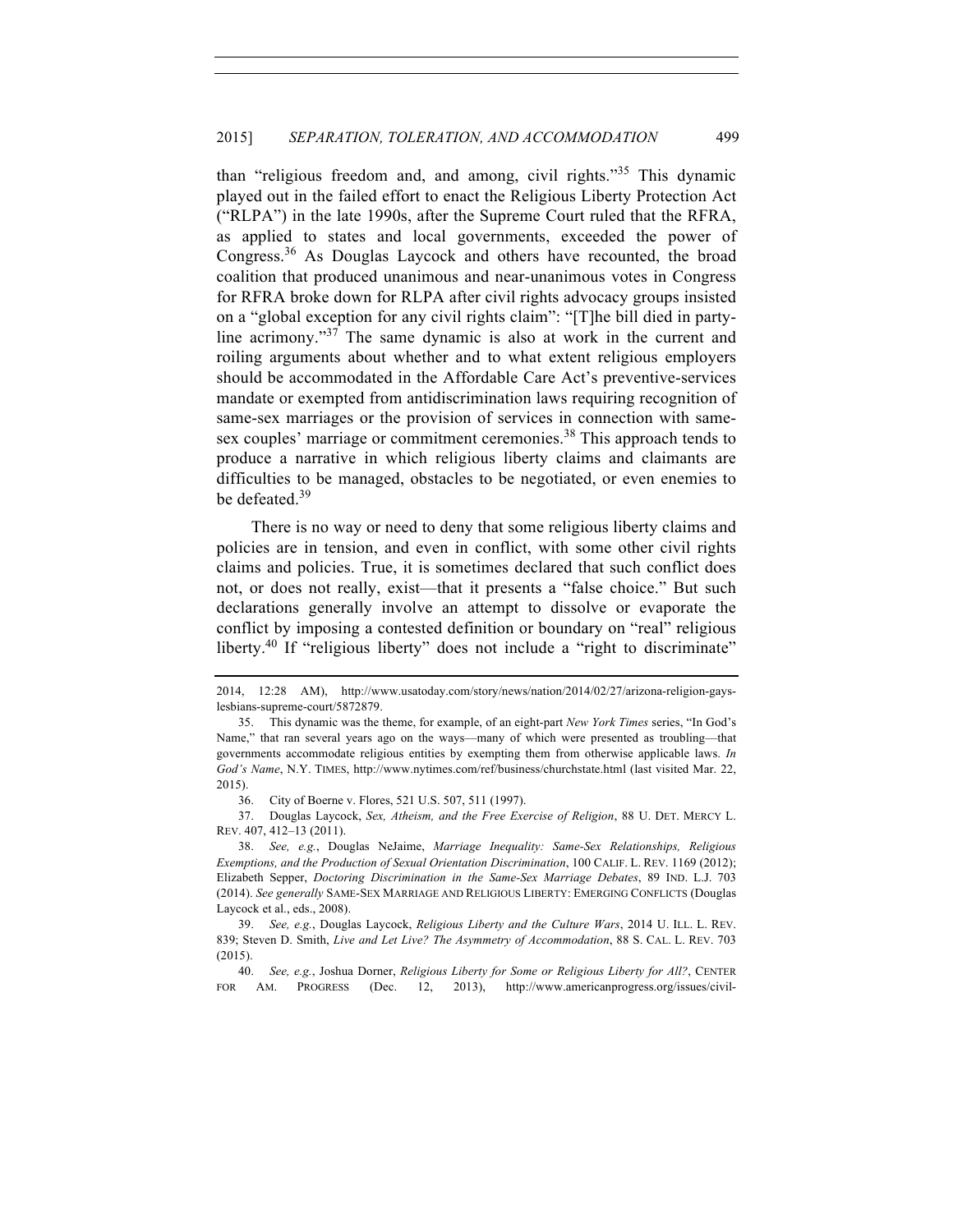then, obviously, there is very little conflict between "religious liberty" and antidiscrimination laws. But, in fact, religious liberty does sometimes include a right to discriminate in ways that would otherwise violate civil rights laws.<sup>41</sup> The tension between religious liberty and (other) civil rights is, sometimes, real, but this fact is unremarkable and should be unsurprising. Certainly, the civil right to religious freedom is not the only civil right the exercise of which sometimes bumps up against the exercise of others.

Although it cannot plausibly be defined away or declared illusory, it is still crucial to remember that this tension is *among* civil rights claims. One need not believe (although I do) that religious freedom is importantly basic, prior, fundamental, and "infrastructural" $4^2$ —that it is a necessary condition for the meaningful enjoyment and reliable protection of other human and civil rights<sup>43</sup>—to appreciate this point. The Religious Freedom Restoration Act of 1993, like the Civil Rights Act of 1964, is a "civil rights" act. And that particular "civil rights" act, like many others, recognizes a presumptive right to accommodation and embodies a promise of equal regard as a means of achieving equal access, participation, membership, and citizenship.<sup>44</sup> So, when we discuss the feasibility, or the justifiability, or the wisdom, of religious accommodations, we are not discussing something external, or alien, or hostile to the character of our "age" or to the enterprise of "civil rights under and through law." We are, instead, taking up a question, and a challenge, that is *inherent* in that enterprise.

Of course, many scholars and others believe and contend that "singling out" religious or religiously motivated activities, beliefs, and commitments, as such, for protection or accommodation is unwarranted,

liberties/report/2013/12/12/80968/religious-liberty-for-some-or-religious-liberty-for-all; S. Alan Ray, *How Religion and Rights Align on Campus*, CHRON. HIGHER EDUC., Aug. 15, 2014, at A56.

<sup>41.</sup> *See, e.g.*, Hosanna-Tabor Evangelical Lutheran Church & Sch. v. EEOC, 132, S. Ct. 694, 707 (2012) (holding that there is a ministerial exception grounded in the Religion Clauses of the First Amendment). *See generally* Richard W. Garnett, *Religious Freedom and the Nondiscrimination Norm*, *in* LEGAL RESPONSES TO RELIGIOUS PRACTICES IN THE UNITED STATES: ACCOMMODATION AND ITS LIMITS 194 (Austin Sarat, ed., 2012).

<sup>42.</sup> *See, e.g.*, Garnett, *Freedom of the Church*, *supra* note 17; Richard W. Garnett, *Do Churches Matter? Towards an Institutional Understanding of the Religion Clauses*, 53 VILL. L. REV. 273 (2008) [hereinafter Garnett, *Do Churches Matter?*].

<sup>43.</sup> See Daniel Philpott, *Explaining the Political Ambivalence of Religion*, 101 AM. POL. SCI. REV. 505 (2007), for a compelling account of the ways that religious freedom and "consensual differentiation" between religious and political authority help to promote democratization and development.

<sup>44.</sup> *Cf., e.g.*, Vikram David Amar & Alan Brownstein, *Reasonable Accommodations Under the ADA: The Supreme Court in* Barnett, 5 GREEN BAG 2D 361 (2002).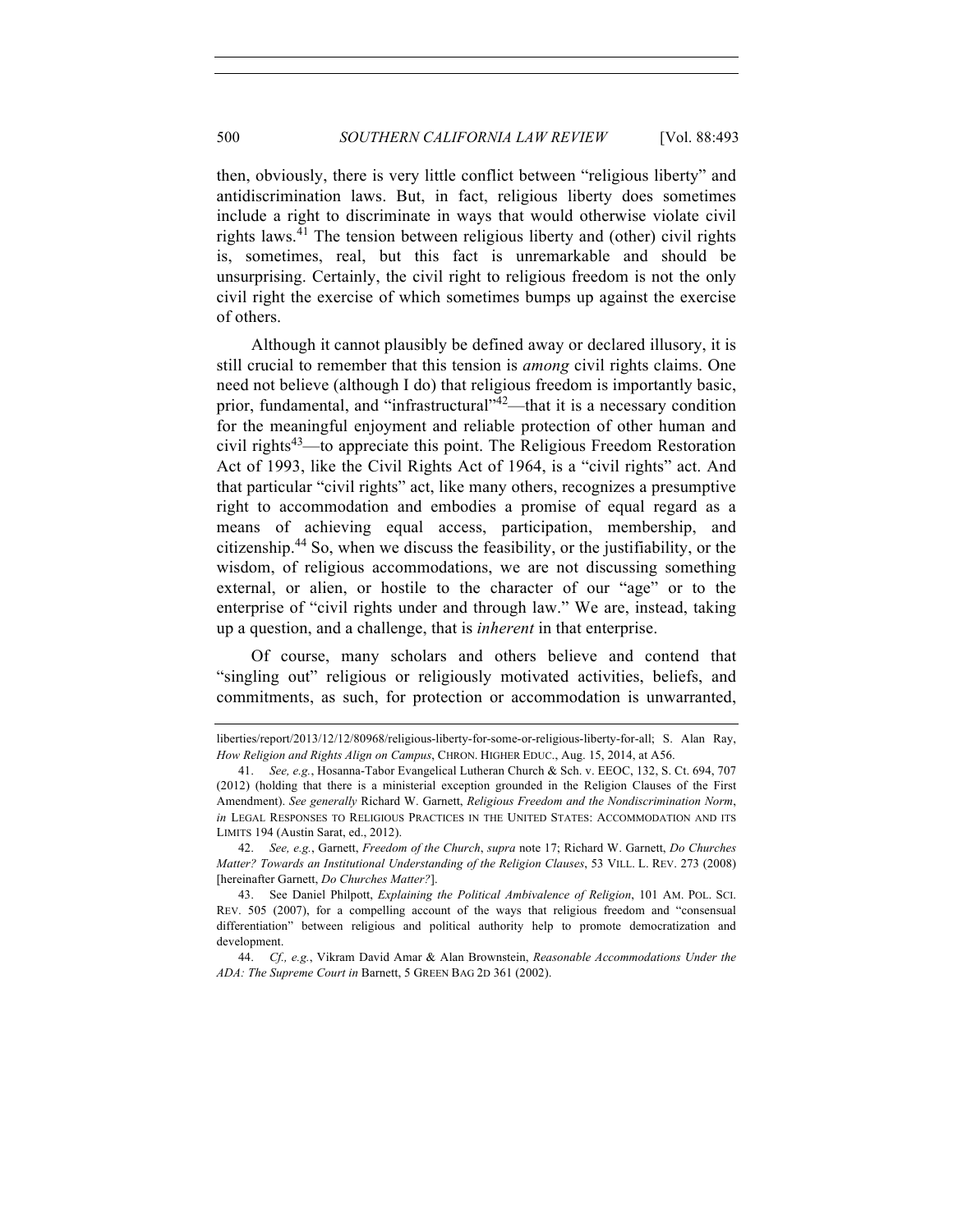and even unjust. Religion, in other words, is not "special."<sup>45</sup> On this view, any accommodations or exemptions from general laws that are specific to religion would be defensible, if at all, only on prudential or pragmatic grounds. I believe, though, that "religion *is* special"—indeed, as my former colleague John Garvey once put it, that "religion is a good thing"46—and that this is one reason why it and religious freedom may, are, and should be singled out for special treatment, and special respect, in our constitutions, laws, traditions, and practices. $47$  The fact that we are in an "age of civil rights"—like the facts that our political communities are increasingly diverse in values and beliefs and our governments' regulatory aims and activities have expanded—gives rise to new challenges and arguably complicates the enterprise of appropriately protecting religious freedom among and along with other civil and human rights. It is not, however, a reason or an occasion for abandoning or downgrading that enterprise.

My impression of both the current academic and political debates is that this second approach to the topic—that is, the one that approaches religious authorities, religious teachings, and religious believers' claims or requests for accommodations as obstacles to the civil rights enterprise—is, or is becoming, the prevailing one. This was true, it is fair to say, of the Harvard Law School conference at which the articles and essays in this volume and others were presented. As a general matter, religious exemptions and accommodations are increasingly seen as departures from the rule of law, as special and unjustified benefits for powerful interests, as threats to the progress made in the cause of racial justice, or as disingenuous ploys by those hostile to abortion rights or legal recognition of same-sex marriage. It is, as many have observed, extremely unlikely that the RFRA would be enacted today, let alone enacted with near-unanimous and bipartisan support, and, in fact, the *Hobby Lobby* ruling has prompted some calls to modify or even repeal the  $Act<sup>48</sup>$  As Paul Horwitz has noted, the reaction to *Hobby Lobby* may signal and speed "the collapse of a national consensus on a key element of religious liberty:

<sup>45.</sup> Micah Schwartzman, *What if Religion Is Not Special?*, 79 U. CHI. L. REV. 1351 (2012).

<sup>46.</sup> John H. Garvey, *An Anti-Liberal Argument for Religious Freedom*, 7 J. CONTEMP. LEGAL ISSUES 275, 283 (1996). *See also* Steven D. Smith, *The Rise and Fall of Religious Freedom in Constitutional Discourse*, 140 U. PA. L. REV. 149 (1991).

<sup>47.</sup> *See* Michael W. McConnell, *The Problem of Singling Out Religion*, 50 DEPAUL L. REV. 1, 3 (2000) ("'[S]ingling out religion' for special constitutional protection is fully consistent with our constitutional tradition.").

<sup>48.</sup> *See, e.g.*, Editorial, *Congress Should Narrow the Religious Freedom Restoration Act*, WASH. POST (June 30, 2014), http://www.washingtonpost.com/opinions/congress-should-narrow-the-religiousfreedom-restoration-act/2014/06/30/096af01a-009b-11e4-8572-4b1b969b6322\_story.html.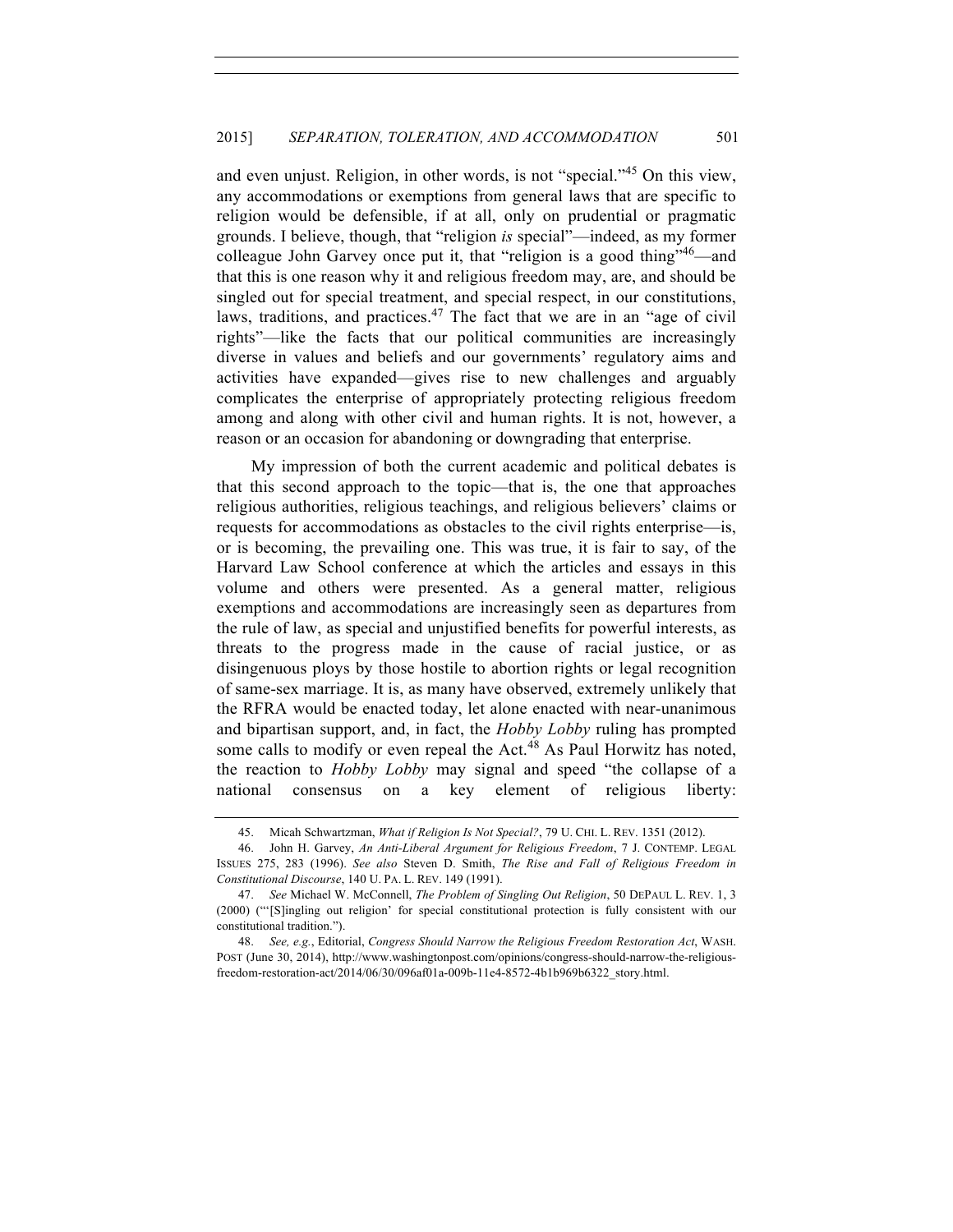accommodation."<sup>49</sup> What Steven Smith has described as "secular egalitarianism" seems to be increasingly influential and "there are reasons," as he warns, "to doubt the capacity or willingness of secular egalitarianism to cherish religious freedom."<sup>50</sup> In a similar vein, Laycock reported almost twenty years ago that "[m]any secularists see little reason to accommodate an incomprehensible superstition that has lingered beyond its time, and many modernist believers see no reason why anyone's religious belief should affect the pursuit of public policy."<sup>51</sup>

If Horwitz is correct—and I am inclined to think that he is—about the "collapse of a . . . consensus" on the importance of accommodation and exemptions as means of respecting religious freedom while negotiating and navigating our country's pluralism and diversity, then the responses of those who celebrate our "age of civil rights" should be concern and regret. This collapse, if that is what it is, is a setback and not a step forward for the civil rights project, correctly understood. When political authorities are unwilling, or lose the will, to acknowledge and respect the priority of our "first freedom,"<sup>52</sup> other human rights are vulnerable. The civil rights enterprise ought to aim for the enriching of civil society through the practice of what John Inazu calls a "confident pluralism"53—a practice that includes a generous policy of religious accommodation.

#### III.

The shared goal of the articles and essays in this volume is not—or, at least, it should not be—to definitively resolve or define out of existence the tensions and conflicts we observe in cases like *Hobby Lobby*, *Elane Photography*, *Hosanna-Tabor*, or *Christian Legal Society v. Martinez.*<sup>54</sup> It is—or, at least, it should be—to help and to challenge authors and readers alike to more fully and sympathetically understand all that is at stake in

<sup>49.</sup> Paul Horwitz, Op-Ed., *Hobby Lobby Is Only the Beginning*, N.Y. TIMES (July 1, 2014), http://www.nytimes.com/2014/07/02/opinion/for-the-supreme-court-hobby-lobby-is-only-thebeginning.html. *See also* Paul Horwitz, *The* Hobby Lobby *Moment*, 128 HARV. L. REV. 154 (2014).

<sup>50.</sup> Steven D. Smith, *Religious Freedom and Its Enemies, or Why the* Smith *Decision May Be a Greater Loss Now Than It Was Then*, 32 CARDOZO L. REV. 2033, 2052 (2011).

<sup>51.</sup> Douglas Laycock, *Continuity and Change in the Threat to Religious Liberty: The Reformation Era and the Late Twentieth Century*, 80 MINN. L. REV. 1047, 1098 (1996).

<sup>52.</sup> *See* Michael W. McConnell, *Why Is Religious Liberty the "First Freedom"?*, 21 CARDOZO L. REV. 1243, 1243 (2000). James Madison memorably contended that the "duty" to "render to the Creator . . . homage" is "precedent both in order of time and in degree of obligation, to the claims of Civil Society." *Id.* at 1246 (quoting James Madison, *Memorial and Remonstrance Against Religious Assessments* § 1 (1785)).

<sup>53.</sup> John D. Inazu, *A Confident Pluralism*, 88 S. CAL. L. REV. 587 (2015).

<sup>54.</sup> Christian Legal Soc'y v. Martinez, 561 U.S. 661 (2010).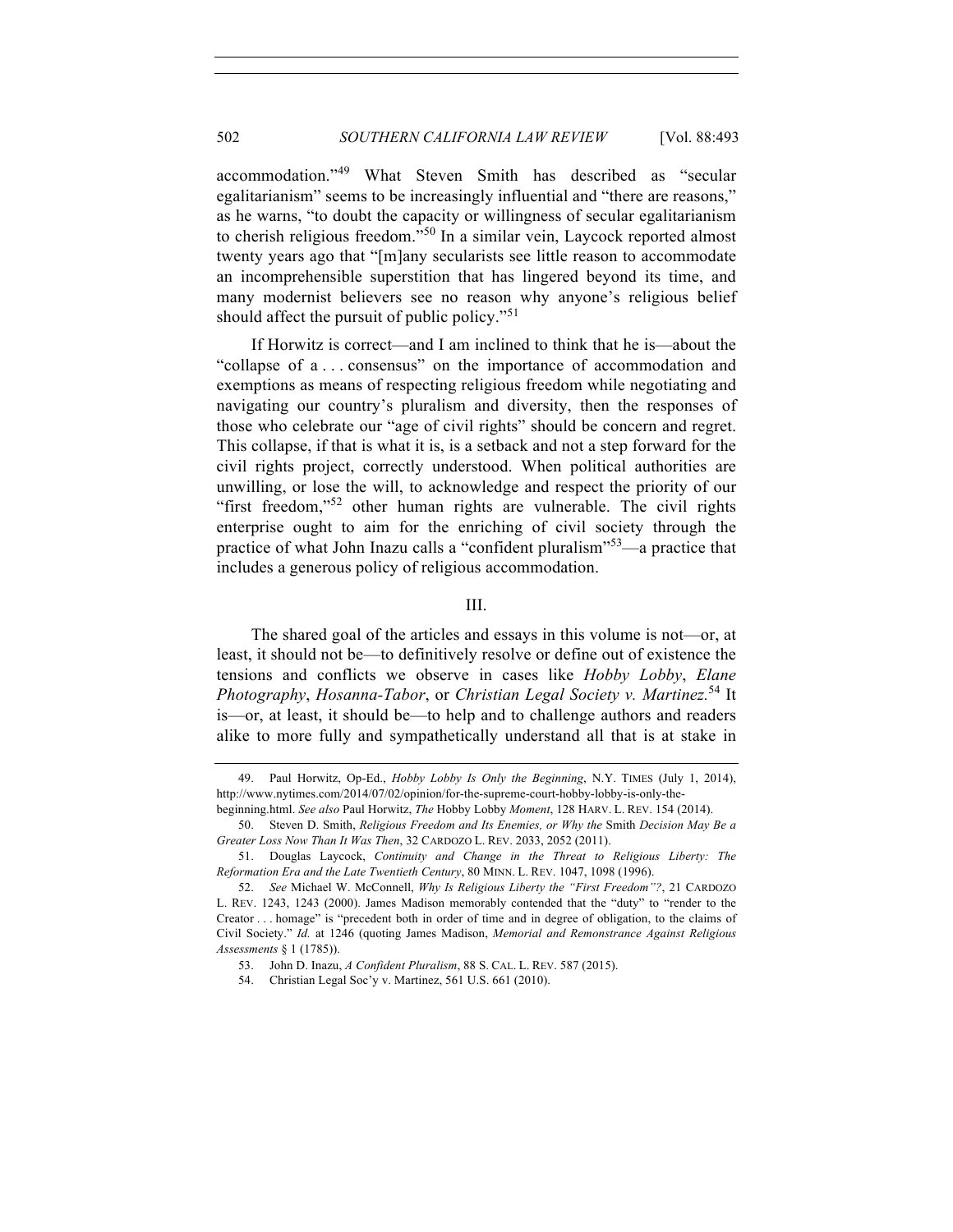these and similar cases.

My own thinking about religious accommodation in the age of civil rights is pluralistic in at least two ways.<sup>55</sup> First, it is pluralistic in the familiar sense that it accepts as given, unavoidable, permanent, and human the fact that people, associations, institutions, and communities reasonably disagree about things that matter.<sup>56</sup> To be sure, pluralism is not (or need not be) relativism. Still, we and our governments should acknowledge and accept our limited competence and prerogative to resolve or dissolve our moral disagreements. We and our governments should resign ourselves comforted, perhaps, by the "spirit of liberty" as described by Judge Learned Hand<sup>57</sup>—to the "crooked timber" of free society.<sup>58</sup> There are "many reasonable . . . worldviews that are compatible with good citizenship, and it is neither necessary nor desirable to attempt to forge agreement."<sup>59</sup> It is not necessary—in fact, it is self-defeating—for liberalism to insist on liberalism "all the way down."<sup>60</sup> The "logic of congruence"<sup>61</sup> is antithetical to the civil rights enterprise as I understand it.

My approach to the topic is also pluralistic in another, related sense.<sup>62</sup> It proceeds from what Mark DeWolfe Howe described as,

the conviction that government must recognize that it is not the sole possessor of sovereignty, and that private groups within the community are entitled to lead their own free lives and exercise within the area of their competence an authority so effective as to justify labeling it a

<sup>55.</sup> "Pluralism," in political and legal theory, is—to put it mildly—a complicated and rich subject and I will not make any attempt here to treat it in depth. For thoughtful and recent studies, see JACOB T. LEVY, RATIONALISM, PLURALISM, AND FREEDOM (2015), and VICTOR M. MUÑIZ-FRATICELLI, THE STRUCTURE OF PLURALISM (2014). Parts of what follows from this point are taken from Garnett, *supra* note 41.

<sup>56.</sup> For a more developed account of pluralism in this sense, see Inazu, *supra* note 53.

<sup>57.</sup> In his May 21, 1944 speech at the "I Am an American Day" event in New York City's Central Park, Judge Hand said that "[t]he spirit of liberty is the spirit which is not too sure that it is right." Judge Learned Hand, The "Spirit of Liberty" Speech at New York City's "I Am an American Day" (May 21, 1944) (transcript available at http://www.providenceforum.org/spiritoflibertyspeech).

<sup>58.</sup> *See* ISAIAH BERLIN, THE CROOKED TIMBER OF HUMANITY: CHAPTERS IN THE HISTORY OF IDEAS (Henry Hardy ed., 2d ed. 2013).

<sup>59.</sup> Michael W. McConnell, *The New Establishmentarianism*, 75 CHI.-KENT L. REV. 453, 454 (2000) (footnote omitted).

<sup>60.</sup> *See* Larry Alexander, *Illiberalism All the Way Down: Illiberal Groups and Two Conceptions of Liberalism*, 12 J. CONTEMP. LEGAL ISSUES 625 (2002).

<sup>61.</sup> *See generally* Nancy L. Rosenblum, *Democratic Character and Community: The Logic of Congruence?*, 2 J. POL. PHIL. 67 (1994).

<sup>62.</sup> For more on this "second sense," see Garnett, *Freedom of the Church*, *supra* note 17, at 39 ("[C]onstitutionalism relies, both in theory and in fact, not only on the separation and limitation of the powers of the political authority, but also on the existence and the health of authorities and associations outside, and meaningfully independent of, that political authority, or 'the state'.").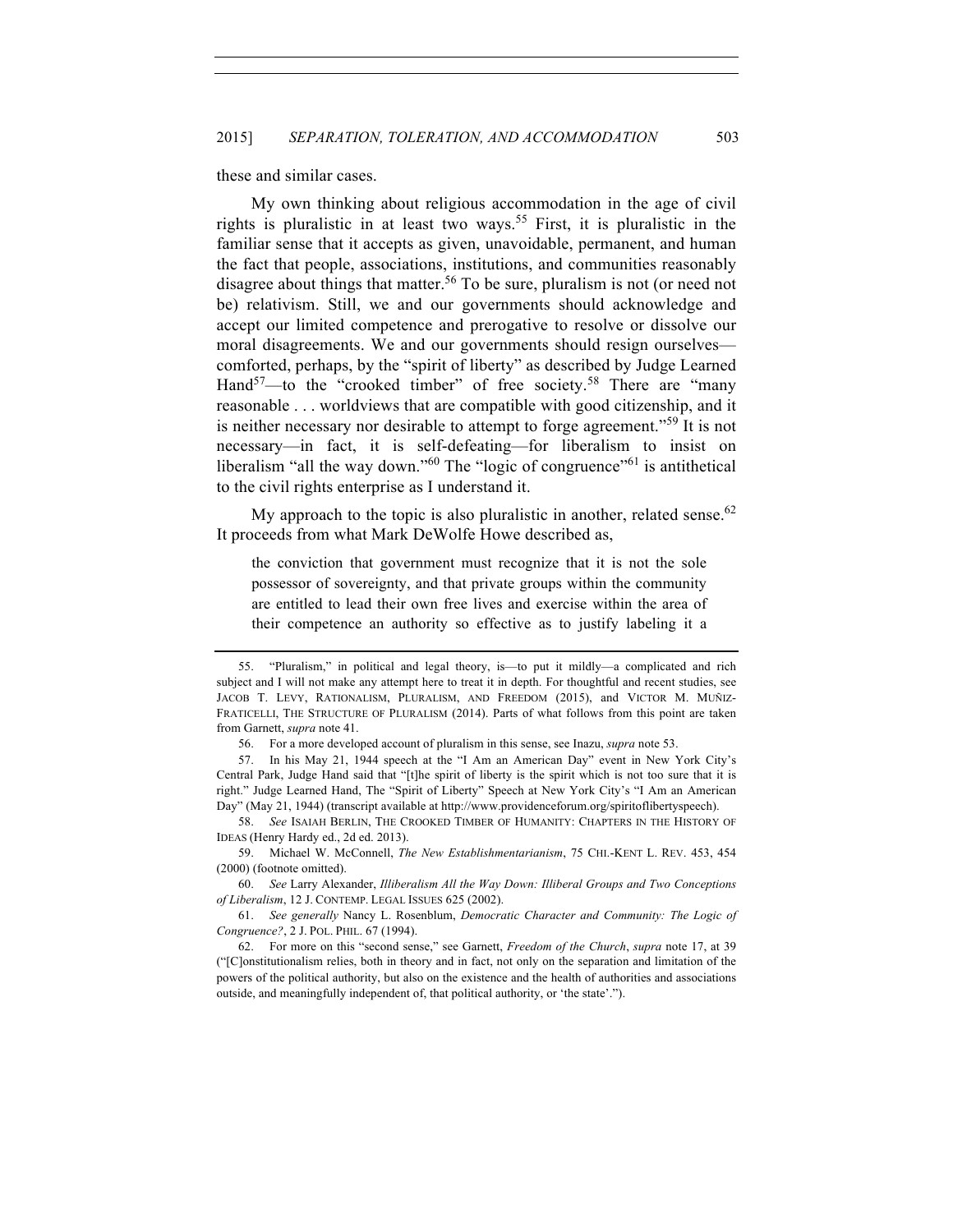sovereign authority. To make this assertion is to suggest that private groups have liberties similar to those of individuals and that those liberties, as such, are to be secured by law from governmental infringement.<sup>63</sup>

Now, we can debate the extent to which it is helpful to use, as Howe did, the term "sovereign" to describe nonstate authorities,  $64$  but to embrace pluralism is to acknowledge the reality of these authorities, to deny that nonstate authority exists and is exercised only by state concession,  $65$  to "refuse[] to limit the domain of law to the law of the state,"<sup>66</sup> and to accept that "[w]ithin society, as distinct from the state, there is room for the independent exercise of an authority which is not that of the state."<sup>67</sup>

In keeping with this second sense, I have proposed elsewhere that religious institutions, communities, and groups are nonstate authorities that play important structural and "infrastructural" roles in the social and legal orders.<sup>68</sup> They help to clear out and preserve the civil-society space for the exercise of religion as well as the enjoyment of other rights, liberties, and freedoms. They contain and check power. In addition, they are among the conditions—they are part of the infrastructure—that make the exercise of religious (and other) freedoms possible. Jack Balkin has made this point with respect to the "infrastructure of free expression,"<sup>69</sup> noting that the freedom of expression requires "more than mere absence of government censorship or prohibition to thrive; [it] also require[s] institutions, practices

65. *Cf.* Koppelman, *supra* note 64, at 164 ("[T]he law decides which things are more important than the law. Constitutional law constrains the state, but it is still law, not something outside the law.").

66. Perry Dane, *The Maps of Sovereignty: A Meditation*, 12 CARDOZO L. REV. 959, 963–64 (1991).

67. JOHN COURTNEY MURRAY, WE HOLD THESE TRUTHS: CATHOLIC REFLECTIONS ON THE AMERICAN PROPOSITION 78 (Image Books 1964) (1960).

<sup>63.</sup> Mark DeWolfe Howe, *The Supreme Court 1952 Term—Foreword: Political Theory and the Nature of Liberty*, 67 HARV. L. REV. 91, 91 (1953).

<sup>64.</sup> *Compare* ABNER S. GREENE, AGAINST OBLIGATION: THE MULTIPLE SOURCES OF AUTHORITY IN A LIBERAL DEMOCRACY 2, 139 (2012) (developing an idea of "permeable sovereignty"), *with* Andrew Koppelman, *"Freedom of the Church" and the Authority of the State*, 21 J. CONTEMP. LEGAL ISSUES 145, 146 (2013) (arguing that special treatment of religion is not appropriately conceptualized as "freedom of the church" because the church is not a separate sphere of authority over which a state has no jurisdiction).

<sup>68.</sup> *See, e.g.*, Richard W. Garnett, *Religious Liberty, Church Autonomy, and the Structure of Freedom*, *in* CHRISTIANITY AND HUMAN RIGHTS: AN INTRODUCTION 267, 267 (John Witte, Jr. & Frank S. Alexander eds., 2011); Garnett, *Do Churches Matter?*, *supra* note 42, at 274.

<sup>69.</sup> *See* Jack M. Balkin, Address at the Second Access to Knowledge Conference at Yale University: Two Ideas for Access to Knowledge—the Infrastructure of Free Expression and Margins of Appreciation (Apr. 27, 2007) (transcript available at http://balkin.blogspot.com/2007/04/two-ideas-foraccess-to-knowledge.html).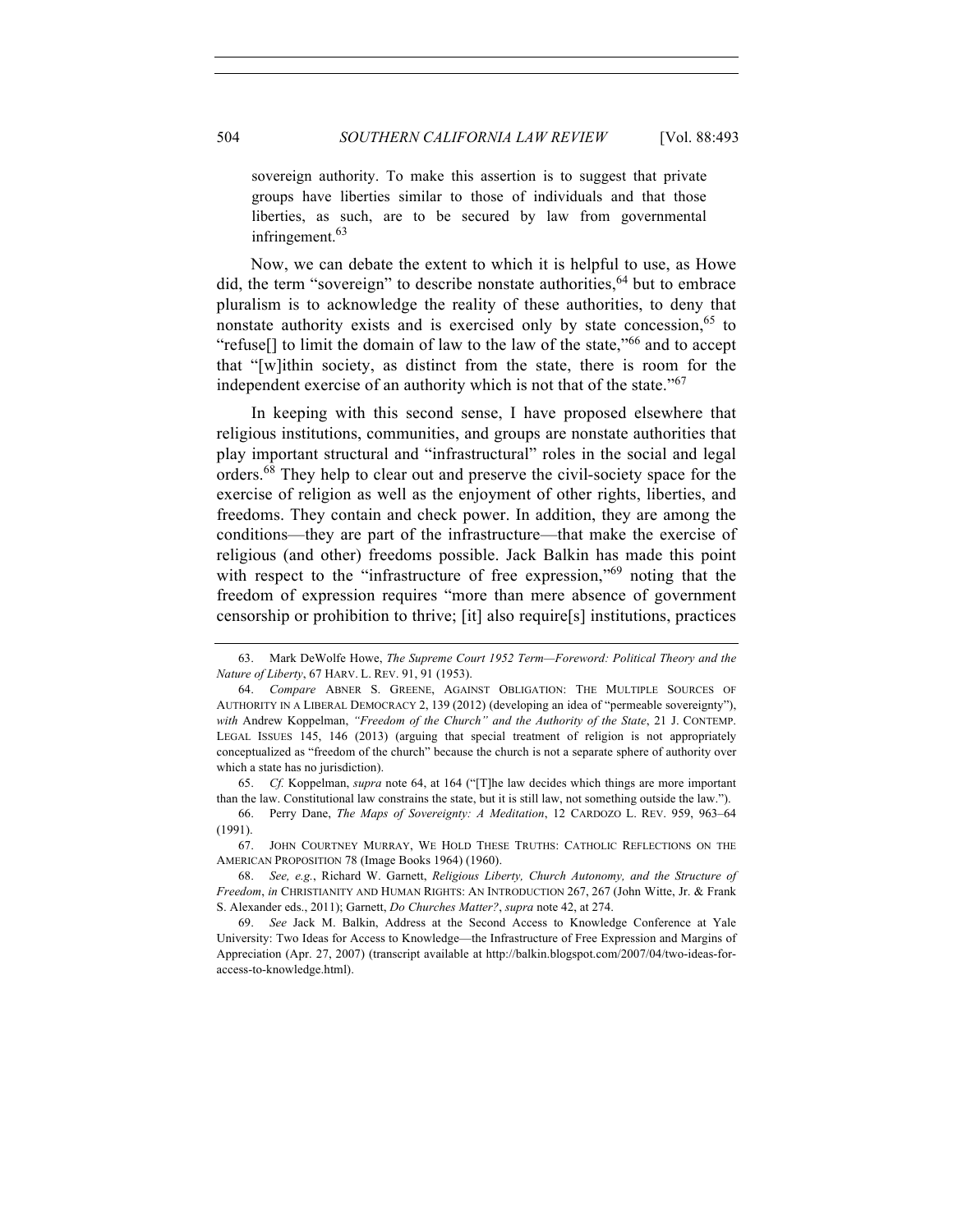and technological structures that foster and promote [it]."<sup>70</sup> That is, the freedom of expression is not only enjoyed by and through but also depends on the existence and flourishing of what Paul Horwitz calls "First Amendment Institutions."<sup>71</sup> In my view, religious freedom also has and requires an "infrastructure" and this infrastructure, in turn, requires pluralism. Like free expression, religious freedom is not exercised only by individuals. Like free expression, its exercise requires more than an individual with something to say. Like free expression, it involves more than protecting a solitary conscience. The freedom of religion is not only lived and experienced through institutions, it is also protected, nourished, and facilitated by them. This is true as a matter of fact and as a matter of American constitutional law.

Our conversations about religious accommodations in the age of civil rights and, more specifically, our laws and policies having to do with the reach, application, and content of antidiscrimination laws and values should be animated by a commitment to pluralism in both of these senses. It does not have to be, and should not be, a feature of this "age" that we ignore or downplay important questions about both the principled and the practical limits on the reach, application, and content of civil rights laws. When we design antidiscrimination and other civil rights laws, and when we use mechanisms such as conditional spending and access to public spaces and program funds to promote antidiscrimination and civil rights values, we should pay more attention than we sometimes do to the reasons why discrimination is wrong, when it is wrong. We should consider carefully whether, how, and to what extent, consistent with pluralism in both of the senses sketched above, governments like ours may or should prohibit or discourage it.<sup>72</sup> It is clearly part of the civil rights enterprise to identify wrongful discrimination and to take regulatory and other steps to prevent, remedy, discourage, and denounce it. At the same time, it is not the case that "discrimination" is always or necessarily wrong, nor is it always the case that governments should or may regulate or discourage it, even when it is. After all, we discriminate—we draw lines, identify limits, include and exclude, make judgments, and act on the basis of preferences—all the time and often for good or at least tolerable reasons.<sup>73</sup>

<sup>70.</sup> Jack M. Balkin, *The Infrastructure of Religious Freedom*, BALKINIZATION (May 5, 2007, 3:15 PM), http://balkin.blogspot.com/2007/05/infrastructure-of-religious-freedom.html.

<sup>71.</sup> PAUL HORWITZ, FIRST AMENDMENT INSTITUTIONS (2013).

<sup>72.</sup> I develop these suggestions in more detail in Garnett, *supra* note 41, from which some of what follows is taken or adapted.

<sup>73.</sup> *See* Larry Alexander, *What Makes Wrongful Discrimination Wrong? Biases, Preferences, Stereotypes, and Proxies*, 141 U. PA. L. REV. 149, 151 (1992) ("All of us well-socialized Westerners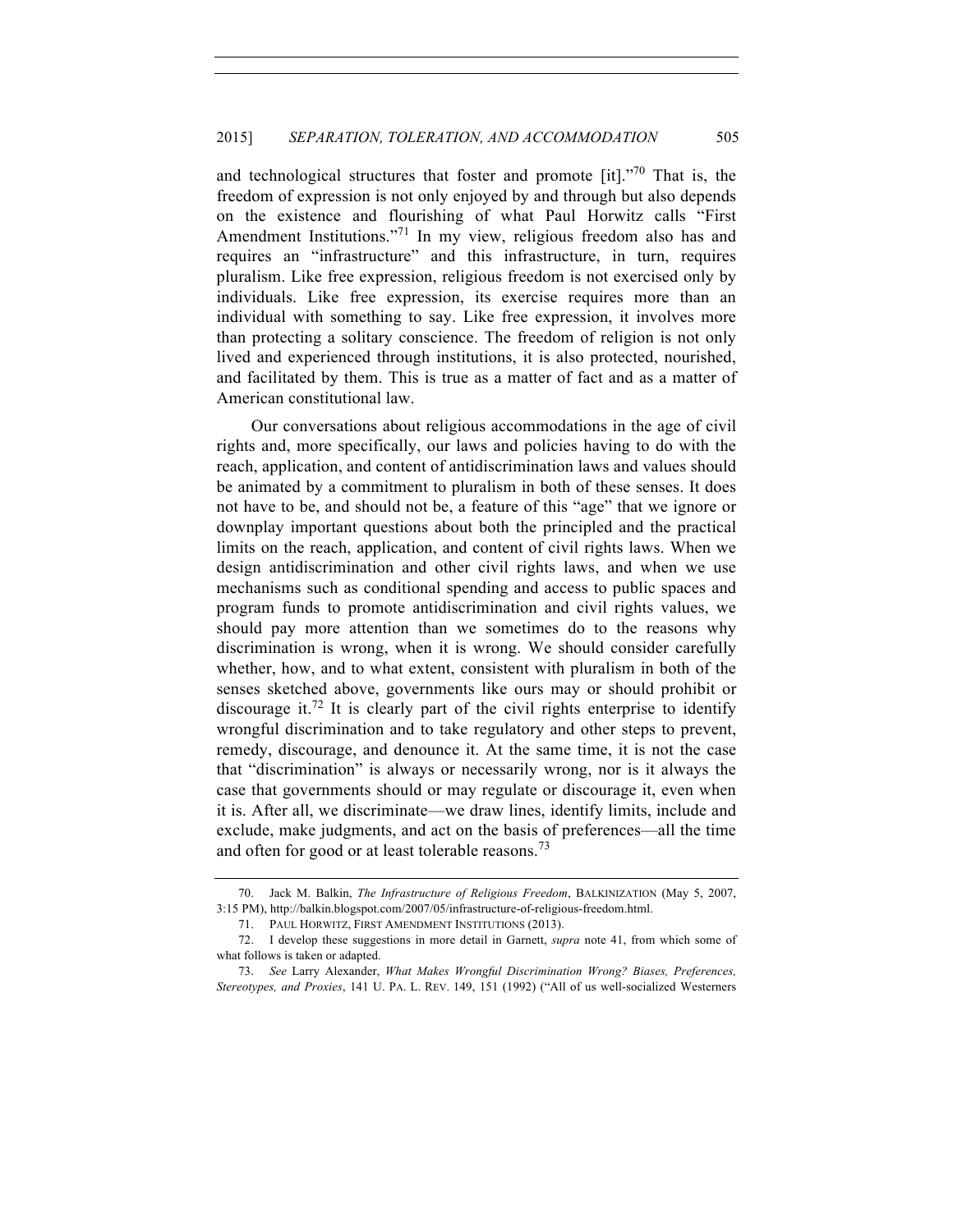Even in "the age of civil rights," there is no reason for governments like ours to ban, regulate, or disapprove discrimination that is not, all things considered, wrong. Of course, we do and will continue to disagree about what it is that makes discrimination wrong. My own view is that the reason discrimination is wrong, when it is wrong, has to do with what I take to be the fact that every person is created, sustained, and loved by God and has been bestowed an equal dignity that should not be violated. This is as true for all of us as it is for some, and it directs and constrains how we ought and ought not to treat each other and how our governments may and may not treat us.<sup>74</sup> In any event, we have good reasons, sounding in pluralism, for insisting that governments should not prevent, correct, or even discourage all instances of wrongful discrimination. Some wrongs and bad acts are beyond a constitutionally and morally limited government's power to correct; some are too difficult or costly to identify, let alone regulate. Others are, put simply, none of the government's business.<sup>75</sup> A government committed to the civil rights enterprise should oppose, discourage, or prohibit wrongful discrimination—conduct that wrongly excludes persons from or pushes persons to the margins of the full life of the political community—when doing so is within its constitutionally limited powers, is consistent with pluralism, and makes sense, all things considered.

Sometimes, then, a political community that is committed to religious freedom and, and among, civil rights will protect a right to discriminate.<sup>76</sup> Sometimes, as with the Civil Rights Act, or the Fourteenth Amendment, it will regulate or prohibit the exercise of that right. Sometimes, a community will discourage or disincentivize it.<sup>77</sup> Sometimes it will disapprove but

know that discrimination against other human beings is wrong. Yet we also realize, if we think about it at all, that we discriminate against others routinely and inevitably.").

<sup>74.</sup> *Cf.* Michael J. Perry, *The Morality of Human Rights: A Nonreligious Ground?*, 54 EMORY L.J. 97, 102 (2005) ("[E]very human being has inherent dignity—and that therefore no one should deny that any human being has, or treat any human being as if she lacks, inherent dignity.").

<sup>75.</sup> *Cf.* Koppelman, *supra* note 16, at 1891 ("[T]he constitutional prohibition against laws respecting an establishment of religion must at least mean that in this country it is no part of the business of government to compose official prayers for any group." (quoting Engel v. Vitale, 370 U.S. 421, 423 (1962))).

<sup>76.</sup> *See, e.g.*, Hosanna-Tabor Evangelical Lutheran Church & Sch. v. EEOC, 132, S. Ct. 694 (2012).

<sup>77.</sup> *See, e.g.*, Civil Rights Act of 1964, Pub. L. No. 88-352, §§ 901–902, 78 Stat. 241, 266–67. *See generally* COREY BRETTSCHNEIDER, WHEN THE STATE SPEAKS, WHAT SHOULD IT SAY? HOW DEMOCRACIES CAN PROTECT EXPRESSION AND PROMOTE EQUALITY (2012). *But see* Inazu, *supra* note 53. Inazu notes, for example, that "while not every government funding decision is constitutionally problematic or in tension with a confident pluralism, some may be. We might be especially concerned when government imposes ideological constraints on generally available funding offered in settings that welcome and encourage a diversity of viewpoints and ideas." *Id.* at 608.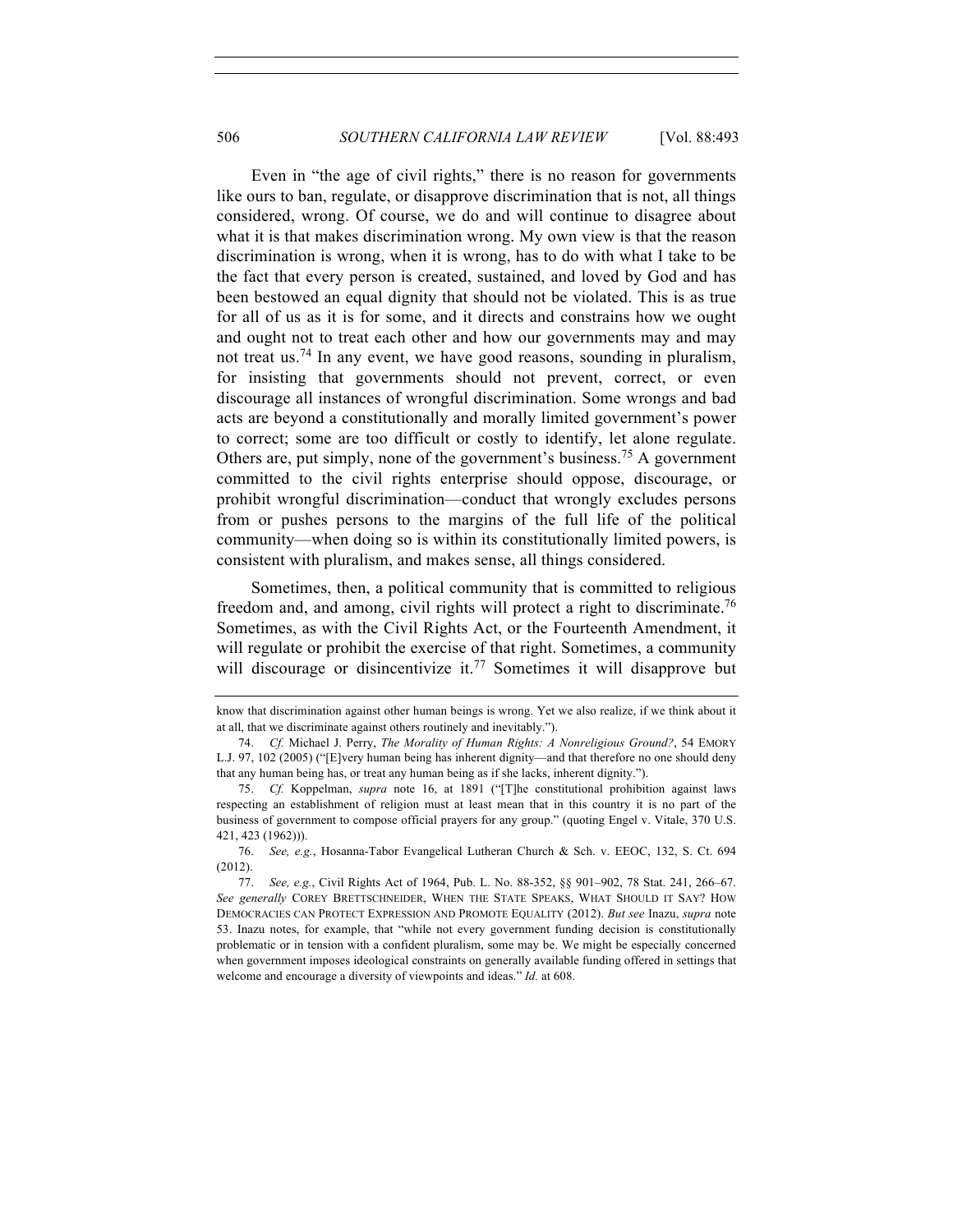tolerate it. And, sometimes, the political community should be entirely unbothered and uninterested. Reading the "times" correctly is challenging and I do not expect that there is a neat and tidy formula that could determine reliably and uncontroversially the appropriate response (or nonresponse) in every situation. We will disagree over what counts as harm and, therefore, about whether "pluralism" actually provides a good reason for tolerating or enduring harms caused by or associated with religious exercise. We cannot avoid trade-offs, compromises, sacrifices, and perhaps even "tragedy."<sup>78</sup> In my view, the much-criticized-but-nevertheless-crucial "public-private" distinction will and should do significant work.<sup>79</sup> So might Abraham Kuyper's "pillars,"80 Walzer's "spheres of justice."81 Greene's "permeable sovereignties,"<sup>82</sup> and "subsidiarity" as it is understood in Catholic social thought.<sup>83</sup> Still, at the end of the day, something like the following framework might be helpful when thinking about particular cases or responding to particular conflicts.

There will be some cases—not very many, but some—where the issue is not really whether or not a religious institution or religiously motivated action should be accommodated through an exemption from an otherwise valid, generally applicable nondiscrimination or civil rights law. It is, instead, whether the secular political authority has the power to regulate, prohibit, or punish the action or decision in question, even assuming it is or resembles the kind of wrongful discrimination with which that authority should be concerned. *Hosanna-Tabor*, I think, is such a case. The question in these cases is best seen as one of legitimate authority or "jurisdiction."84 These are cases sounding more in "separation," "autonomy,"

<sup>78.</sup> MARC O. DEGIROLAMI, THE TRAGEDY OF RELIGIOUS FREEDOM (2013).

<sup>79.</sup> *See* Inazu, *supra* note 53, at 594 (citing Lillian BeVier & John Harrison, *The State Action Principle and Its Critics*, 96 VA. L. REV. 1767 (2010)).

<sup>80.</sup> *See, e.g.*, Paul Horwitz, *Churches as First Amendment Institutions: Of Sovereignty and Spheres*, 44 HARV. C.R.-C.L. L. REV. 79 (2009); Nicholas Wolterstorff, *Abraham Kuyper on the Limited Authority of Church and State*, 7 GEO. J.L. & PUB. POL'Y 105 (2009).

<sup>81.</sup> MICHAEL WALZER, SPHERES OF JUSTICE: A DEFENSE OF PLURALISM AND EQUALITY (1983).

<sup>82.</sup> GREENE, *supra* note 64, at 2.

<sup>83.</sup> *See, e.g.*, Russell Hittinger, *Social Pluralism and Subsidiarity in Catholic Social Doctrine*, *in*  CHRISTIANITY AND CIVIL SOCIETY: CATHOLIC AND NEO-CALVINIST PERSPECTIVES 11 (Jeanne Heffernan Schindler ed., 2008); Michael P. Moreland, *Practical Reason and Subsidiarity: Response to Robert K. Vischer,* Conscience and the Common Good, 49 J. CATH. LEGAL STUD. 319 (2010).

<sup>84.</sup> *See, e.g.*, Steven D. Smith, *The "Jurisdictional" Conception of Church Autonomy* (San Diego Legal Studies Paper No. 14-177); Steven D. Smith, God and Caesar: Religious Freedom and the Two Jurisdictions (unpublished manuscript) (on file with author). *But see* Koppelman, *supra* note 64, at 146 (noting that the Church is not a separate sphere of authority over which the state has no jurisdiction); Richard Schragger & Micah Schwartzman, *Against Religious Institutionalism*, 99 VA. L. REV. 917, 919 (2013) (arguing that religious organizations do not have a special form of sovereignty).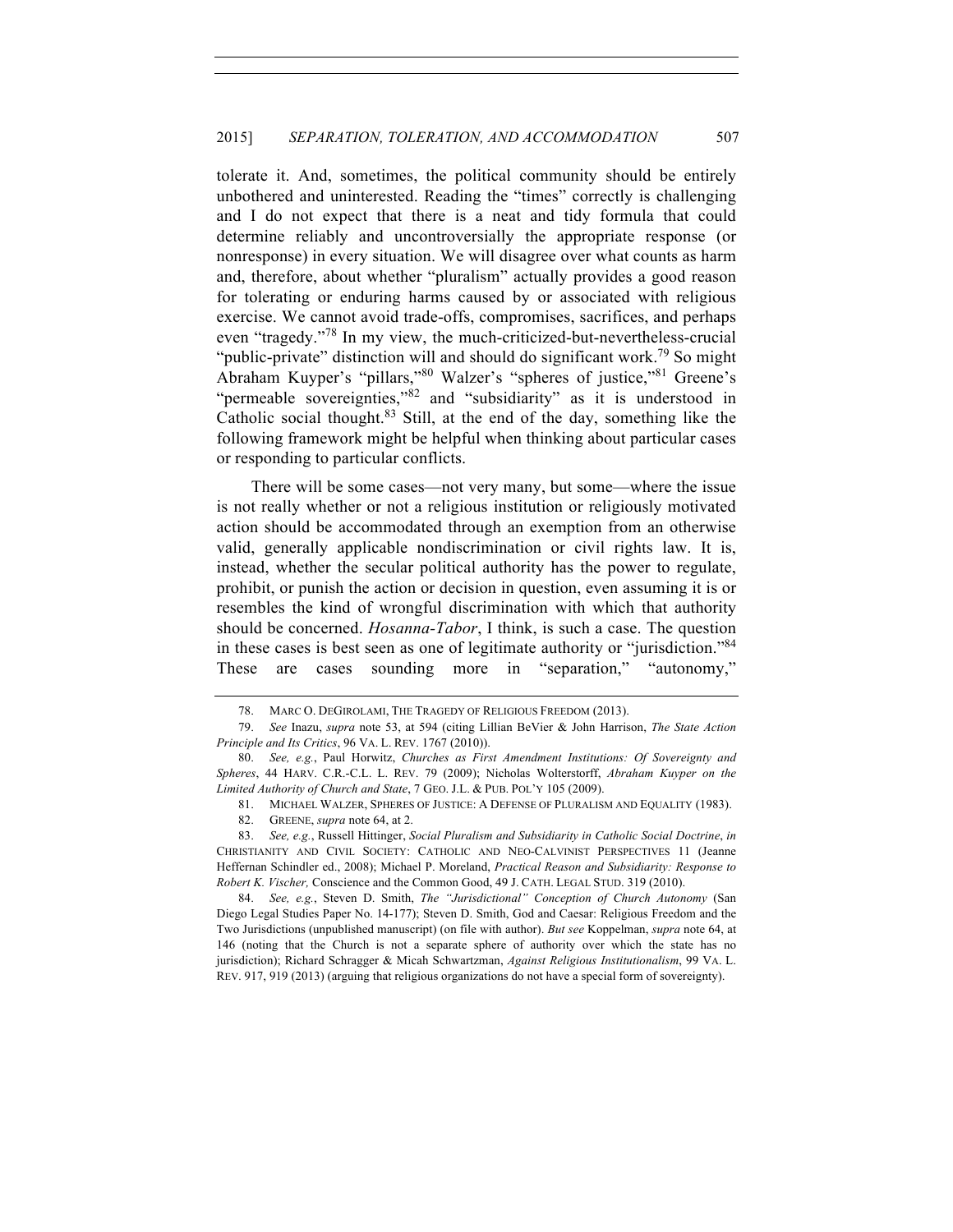"entanglement," and "disability" than in "accommodation" or "toleration." The reasons for insisting that a secular, constitutional government lacks the power to answer certain questions or respond to certain decisions—even wrongful ones—are not undermined by the goals and values of the civil rights enterprise and are not inimical to that enterprise's success, properly understood.

The next category is also probably best viewed not as a place for accommodation and exemption, but for neutrality and toleration. I am thinking here of cases involving conditional spending, public forums, access to public lands, and even public contracting. This admittedly large category would include a case like *Christian Legal Society*, or the question that is presented in cases about whether to allow the Boy Scouts to use public lands notwithstanding their policy (or, perhaps, their former policy) of excluding gay men from service as troop leaders,  $85$  or the ongoing controversy about whether public universities should de-recognize Christian student groups that reject "all comers" policies.<sup>86</sup> Even in the "age of civil rights," it makes sense—as John Inazu has explained  $87$ —for governments not to leverage too heavy-handedly their ownership of property and their management of forums in order to penalize or discourage nonstate groups, associations, and societies whose internal practices and policies do not mirror those that we—correctly—expect of government agencies.<sup>88</sup> True, governments will sometimes have good reason not to subsidize, support, or promote practices (including expression) they conclude are harmful, but the "viewpoint neutrality" often required by the First Amendment seems an appropriate aspiration.

A third category, and one whose coverage and boundaries will be very sharply contested, is the category where we really are negotiating a conflict between religious exercise and a civil rights law or policy that targets activities or decisions that are presumptively wrongful and that are within the power (and the practical competence) of the government to regulate or prohibit. It is in this category that the questions being confronted are questions of accommodation, compromise, and concession. Our government has the power to regulate or ban drugs it determines to be

<sup>85.</sup> *See* Dan Levine, *Scouts Can Lease Public Land, Despite Stance on Gays: Court*, REUTERS (Dec. 20, 2012), http://www.reuters.com/article/2012/12/20/us-usa-boyscouts-rulingidUSBRE8BJ1BT20121220.

<sup>86.</sup> *See* John Inazu, *The Perverse Effects of the "All Comers" Requirement*, LIBR. L. & LIBERTY (Sept. 15, 2014), http://www.libertylawsite.org/2014/09/15/the-perverse-effects-of-the-all-comersrequirement.

<sup>87.</sup> Inazu, *supra* note 53.

<sup>88.</sup> *But see* BRETTSCHNEIDER, *supra* note 77.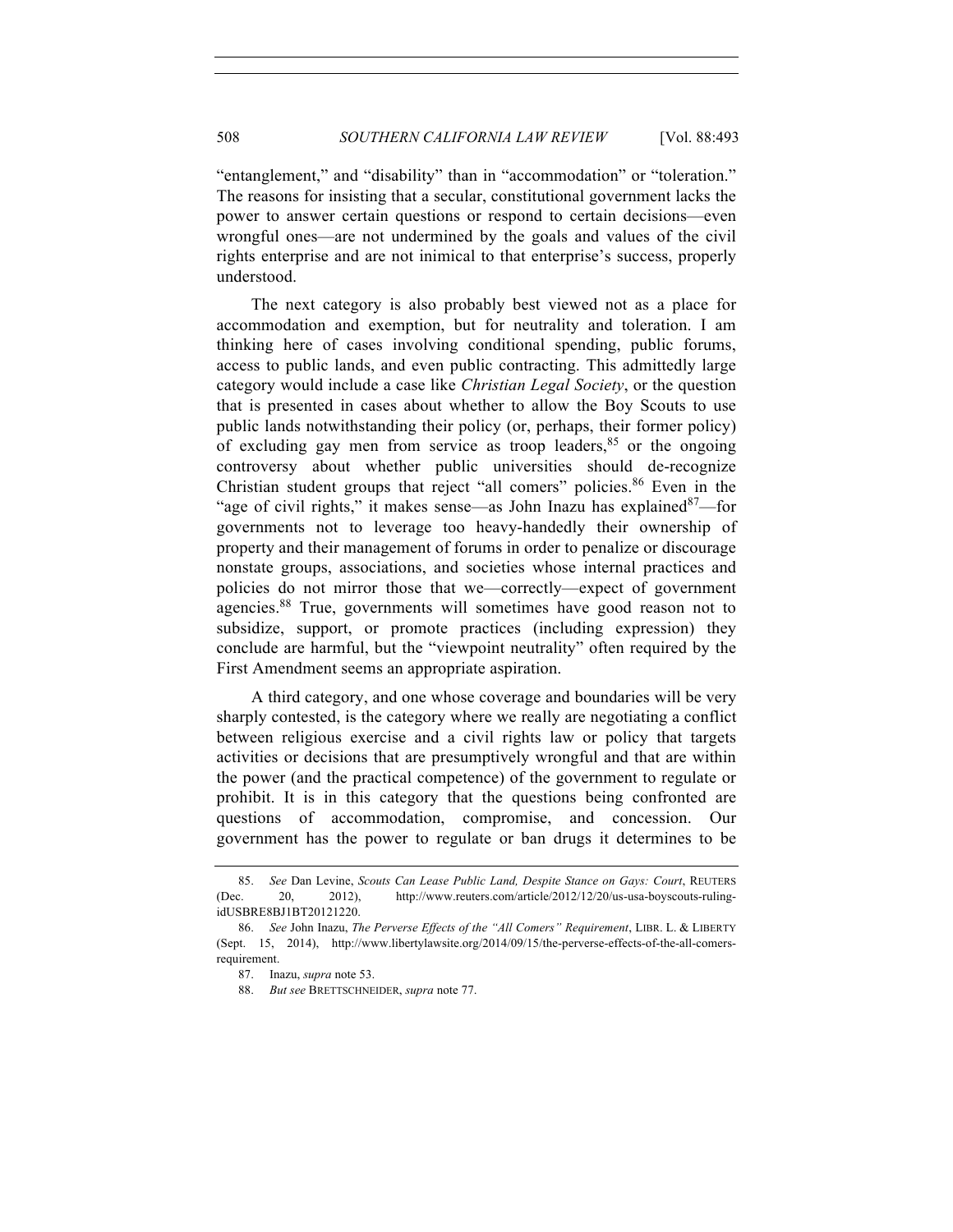dangerous, but it decides (or does not decide) to accommodate religious believers and communities who use that drug in their religious worship.<sup>89</sup> At least some of our governments have the power to regulate land-use and building-construction, but they decide to accommodate religious interests that are substantially and unnecessarily burdened by such regulations.<sup>90</sup> Our government has the power to enact and collect taxes of various kinds, but it decides (or does not decide) to exempt parsonages or property owned by churches. This category reflects the fact that, as Michael McConnell put it, "between the accommodations compelled by the Free Exercise Clause"—at least some of which, discussed above, might not really be accommodations at all—"and the benefits to religion prohibited by the Establishment Clause there exists a class of permissible government actions toward religion, which have as their purpose and effect the facilitation of religious liberty."<sup>91</sup> Identifying these permissible and all-things-considered warranted actions is, again, difficult, and there are a variety of tests and standards we might design and employ for this purpose. The key point, though, is that this effort is not only consistent with what should be our aspirations for the "age of civil rights," it also honors and reflects those aspirations. The generous and sympathetic accommodation of religion is a crucial part of, not an obstacle to, the practice and promotion of civil rights.

<sup>89.</sup> *See, e.g.*, Gonzales v. O Centro Espirita Beneficente Uniao do Vegetal, 546 U.S. 418, 423 (2006).

<sup>90.</sup> *See* Religious Land Use and Institutionalized Persons Act of 2000, Pub. L. No. 106-274, 114 Stat. 803 (codified as amended at 42 U.S.C. §§ 2000cc–2000cc-5 (2012)).

<sup>91.</sup> McConnell, *supra* note 19, at 3.